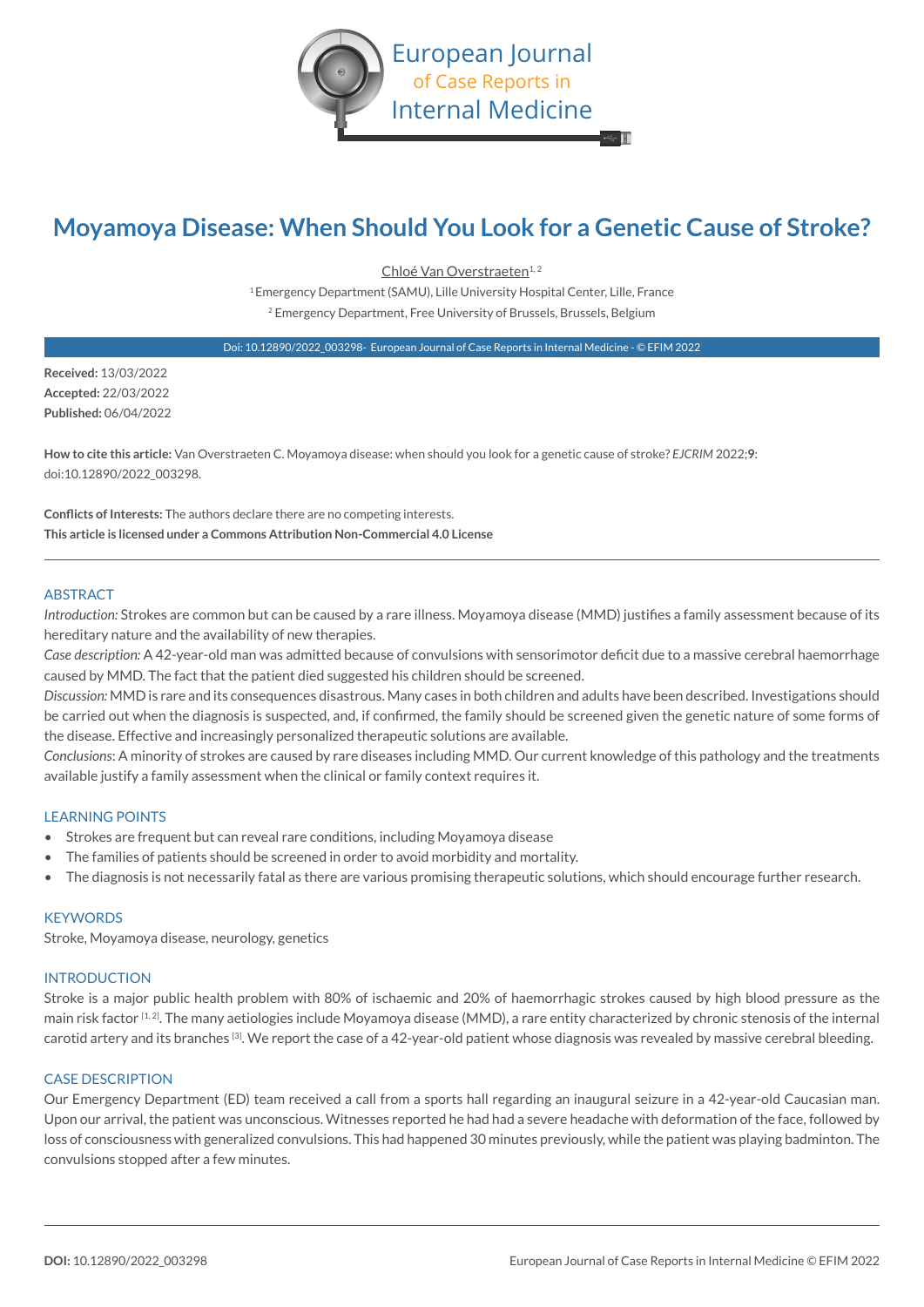

The patient had high blood pressure and hypercholesterolemia, neither of which were treated. A history of stroke was mentioned by his mother. The patient had no allergies or addictions. He was married and the father of two children.

On site, the patient was unconscious with a Glasgow Coma Scale (GCS) score of 3. There was urinary incontinence, tongue biting and anisocoria (left mydriasis). Lower right facial paralysis was obvious, but no other sensory-motor anomalies were seen in the postictal phase. Examination revealed a symmetrical blood pressure (BP) at 205/100 mmHg, with a heart rate (HR) of 95 bpm, a respiratory rate (RR) of 24 per minute and oxygen saturation of 99%. The patient's glycaemic index was 1.25 g/l and his temperature was 35.9°C.

The clinical picture prompted intubation with succinylcholine and etomidate, followed by sedation with midazolam and sufentanil. In light of the anisocoria indicating intracranial hypertension, 4 g of hypertonic salt serum (10%) was administered. During the journey to hospital, factors indicating secondary brain injury were monitored: normocapnia and normoxia were maintained and permissive hypertension remained below 220/120 mmHg. No hypotensive therapy was necessary.

In the ED, transcranial Doppler ultrasound (TCD) confirmed the absence of cerebral flow on the left side (diastolic perfusion rate of zero), with no window on the right. Cerebral magnetic resonance imaging (MRI), 2 hours after the first symptoms had developed, confirmed the presence of a large haematoma in the left hemisphere, complicated by subfalcine and temporal engagements. Many vascular abnormalities confirmed the presence of MMD (*Fig. 1*).



*Figure 1. Cerebral angio-MRI, in time-of-flight (TOF) sequence, showing small Sylvian vessels bilaterally (green arrows) as well as an absence of opacification of the M1 portions of both Sylvian arteries (yellow arrows). Several branches of the left Sylvian artery are occluded (black arrow). The left anterior cerebral artery is not opacified (blue arrows). In compensation, the posterior cerebral circulation is highly developed (red arrows)*

The patient's neurological state rapidly deteriorated (abolition of brainstem reflexes after MRI) and collegial discussion ultimately led to a decision to abstain from surgery with therapeutic regression. As no contraindications to organ donation were identified, the procedure was authorized. Family screening and support for family members were also offered.

# **DISCUSSION**

MMD is a cerebral vasculopathy, usually bilateral, affecting the internal carotids and their branches, particularly the circle of Willis. Chronic stenosing and occlusive problems stimulate the development of capillary replacements at the base of the brain. This modifies the angiography results, which are characterized by a 'puffs of smoke' appearance, from which the name Moyamoya derives [3]. Initially described in 1957 in Japan, the various forms were classified in 1969. The disease is more widespread in Asian countries (0.3 to 0.9/100,000 Japanese cases in 2014) but is also described in Europe and America, with a prevalence 10–20 times lower [4].

The most commonly reported symptomatology is transient ischaemic attack (TIA) in childhood. Cerebral haemorrhage as the inaugural manifestation is significantly higher in adults (and often fatal, as in this patient)<sup>[3, 5]</sup>. The literature describes two peaks of incidence, at around 5 and 40 years of age. Haemorrhagic manifestations seem to be due to the rupture of collateral pathological vessels (weakened and/ or saccular aneurysm)<sup>[3, 4]</sup>. There are several other clinical pictures including syncope, convulsions, headaches, choreiform movements and cognitive disorders [4, 5].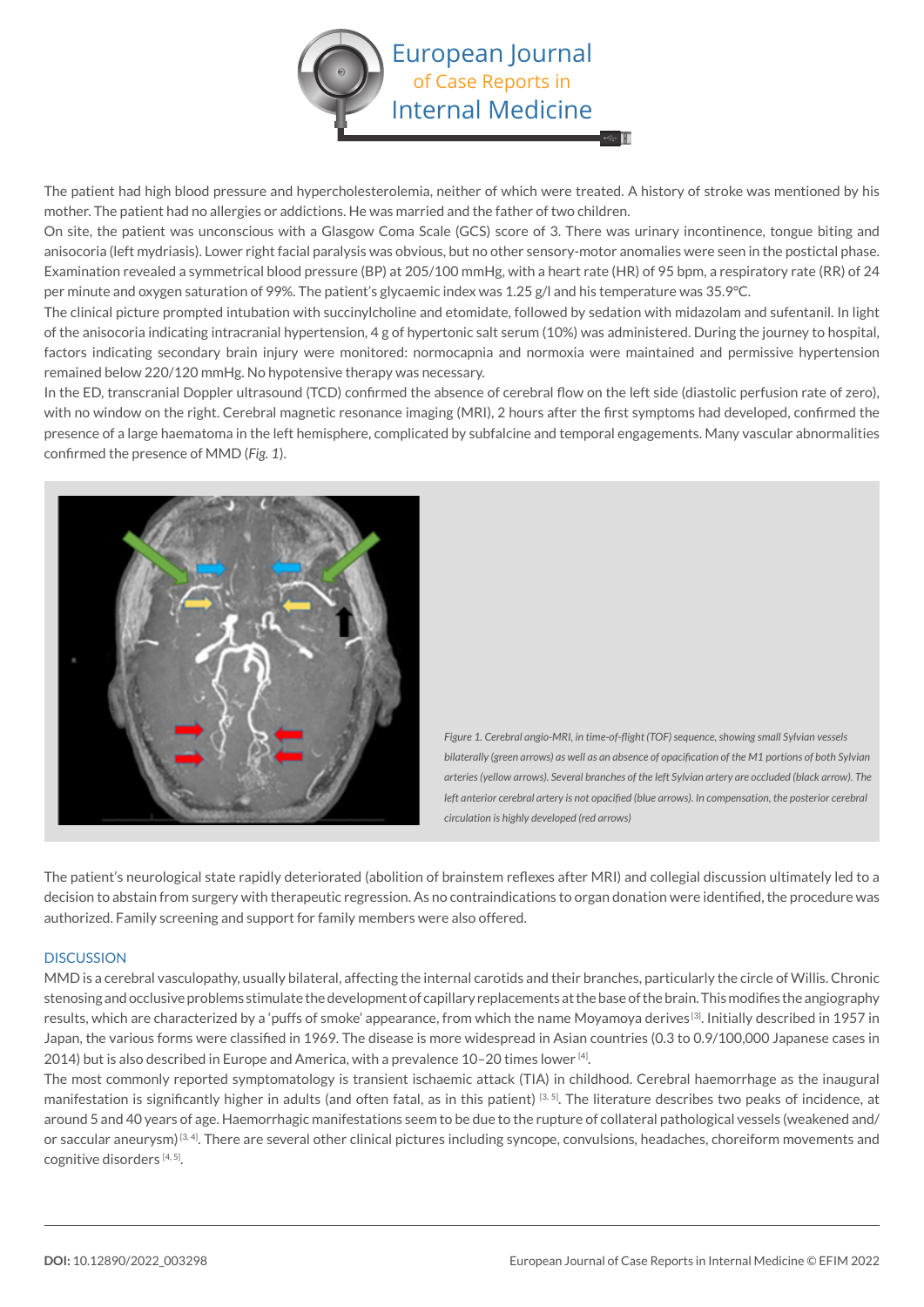

Diagnosis is based on imaging, which usually combines angiography (anatomy) and nuclear medicine (haemodynamic impact). However, there are many less invasive and promising techniques including MRI, which has become fundamental to diagnosis and post-operative follow-up, particularly in paediatric patients. Its different modes of use make it a technique of choice for anatomical and haemodynamic investigation and also for the study of cerebral vascular reserve  $[3, 4]$ . Computed tomography (CT) is used for diagnosis and post-operative follow-up but raises the problem of irradiation and contrast toxicity for repetitive follow-up. TCD ultrasound at the patient's bedside allows haemodynamic study by cerebral perfusion rates in different arteries. In our patient, this examination immediately suggested a very poor prognosis. It is important for monitoring the immediate post-operative evolution after revascularization. Nevertheless, it remains operatordependent and does not cover the entire vascular system, and therefore remains complementary to other imaging [4].

The hypothesis of a genetic origin is widely accepted, and the involvement of the RNF213 gene on chromosome 17 [6, 7]. One Asian-specific mutation p.R4810K is frequent in East Asian MMD patients and increases susceptibility to MMD with a dose-dependent effect on clinical phenotype severity. This variant, observed in 1–2% of the general East Asian population, may explain the higher incidence of MMD in Asia but its penetrance is probably low as there are many unaffected carriers. Other variants of RNF213 and rare variants in other genes have been found in MMD patients worldwide <sup>[7]</sup>. Some 10-15% of patients have affected family members <sup>[3]</sup>, and autosomal dominant modes of transmission with incomplete penetrance have been identified in some pedigrees [5]. Recently, advances in genetics have allowed a major breakthrough, but knowledge remains limited and we need other studies in the future. Furthermore, the family history of our patient prompted genetic assessment of his children. To date, not all pathological variants have been identified, the modes of transmission are unknown, and penetrance and symptomatology are variable. In addition, environmental factors are most likely involved, which complicates investigation.

Finally, abnormalities in the electroencephalograms of symptomatic patients have been identified, particularly slow waves of large amplitude in the posterior (slow activity P) and centro-temporal (slow activity CT) zones [3]. This examination can suggest the disease but does not constitute a diagnosis.

A check-up in familial or symptomatic cases is indicated since there are many therapeutic possibilities, in particular vascular bypass surgery by direct (temporal artery anastomosis) or indirect (non-anastomotic from distant cerebral branches) methods [3]. Direct bridging allows instantaneous improvement of blood flow and is preferred in adults, who have a larger calibre Sylvian artery which is therefore more accessible. The indirect technique (several combinations) is used more in paediatric patients and stimulates the formation of new collaterals after a few months<sup>[3,8]</sup>. The results are excellent for reducing haemorrhagic stroke. The benefit is less obvious in ischaemic stroke, but other studies should confirm it <sup>[8]</sup>. In addition, augmented reality techniques (real-time image superposition) are encouraging for personalized surgical treatment for each patient (adapted craniotomies, directed vascular dissections, better identification of anastomotic vessels). In this minimally invasive surgery, the contribution of endovascular techniques is much less promising [9]. Indeed in the ischaemic context, the placement of an endovascular stent or the dilation of fragile arteries is dangerous. On the other hand, the small size of the arteries and the length of the stenoses are often contraindications, especially in paediatric patients. Finally, the long-term efficacy in a progressive disease is unknown. In the haemorrhagic context, embolization of an aneurysm involves the risk of occlusion of the distal artery. At this time, this surgery is not recommended<sup>[3]</sup>.

Finally, conservative techniques including anti-platelets for ischaemic forms are recommended. The use of anticonvulsive therapy (epilepsy) or calcium antagonists (migraine) depends on the clinic [10].

#### **CONCLUSIONS**

This case involved a Caucasian patient who died from massive cerebral haemorrhage due to MMD. This rare disease is increasingly well described but nevertheless remains little known. Neurological symptoms in childhood and/or stroke at a young age without identified risk factors should motivate investigation. Family screening including imaging and genetic assessment should be considered if imaging is suggestive. Current medicine offers various therapeutic possibilities justifying a diagnostic work-up when the context (clinical and/or family) suggests it. If a clear prognosis could be made on a genetic basis, this could allow adapted therapeutic intervention for all familial cases.